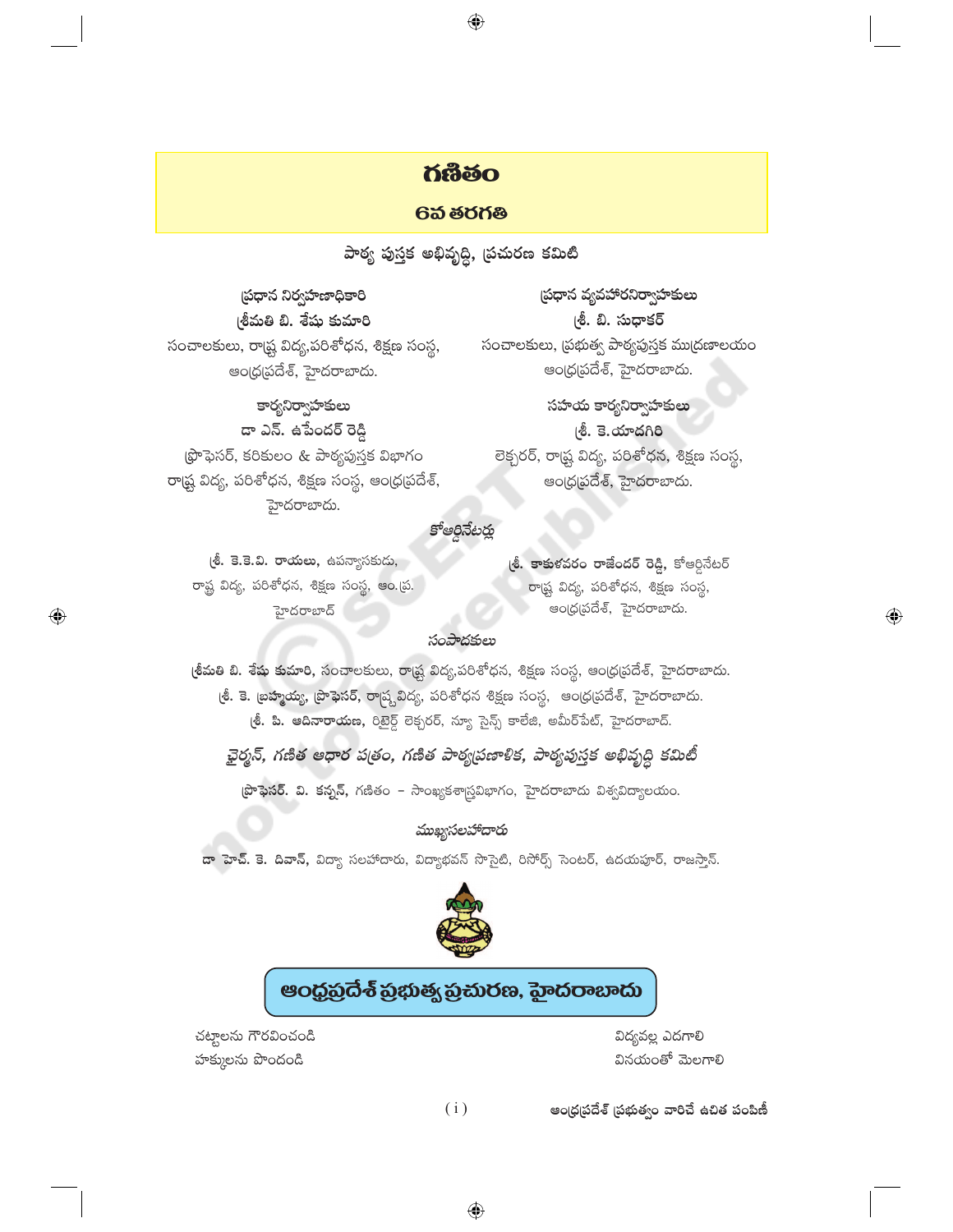$\bigoplus$ 

#### **© Government of Andhra Pradesh, Hyderabad.**

*New Edition First Published 2012*

#### All rights reserved.

No part of this publication may be reproduced, stored in a retrieval system, or transmitted, in any form or by any means without the prior permission in writing of the publisher, nor be otherwise circulated in any form of binding or cover other than that in which it is published and without a similar condition including this condition being imposed on the subsequent purchaser.

The copy right holder of this book is the Director of School Education, Hyderabad, Andhra Pradesh.

 $\bigoplus$ 

 $\bigoplus$ 

This Book has been printed on 80 G.S.M. SS Maplitho Title Page 200 G.S.M. White Art Card

ఆం(ధ(పదేశ్ (పభుత్వం వారిచే ఉచిత పంపిణీ

*Printed in India* at the Andhra Pradesh Govt. Text Book Press, Mint Compound, Hyderabad, Andhra Pradesh.

–– o ––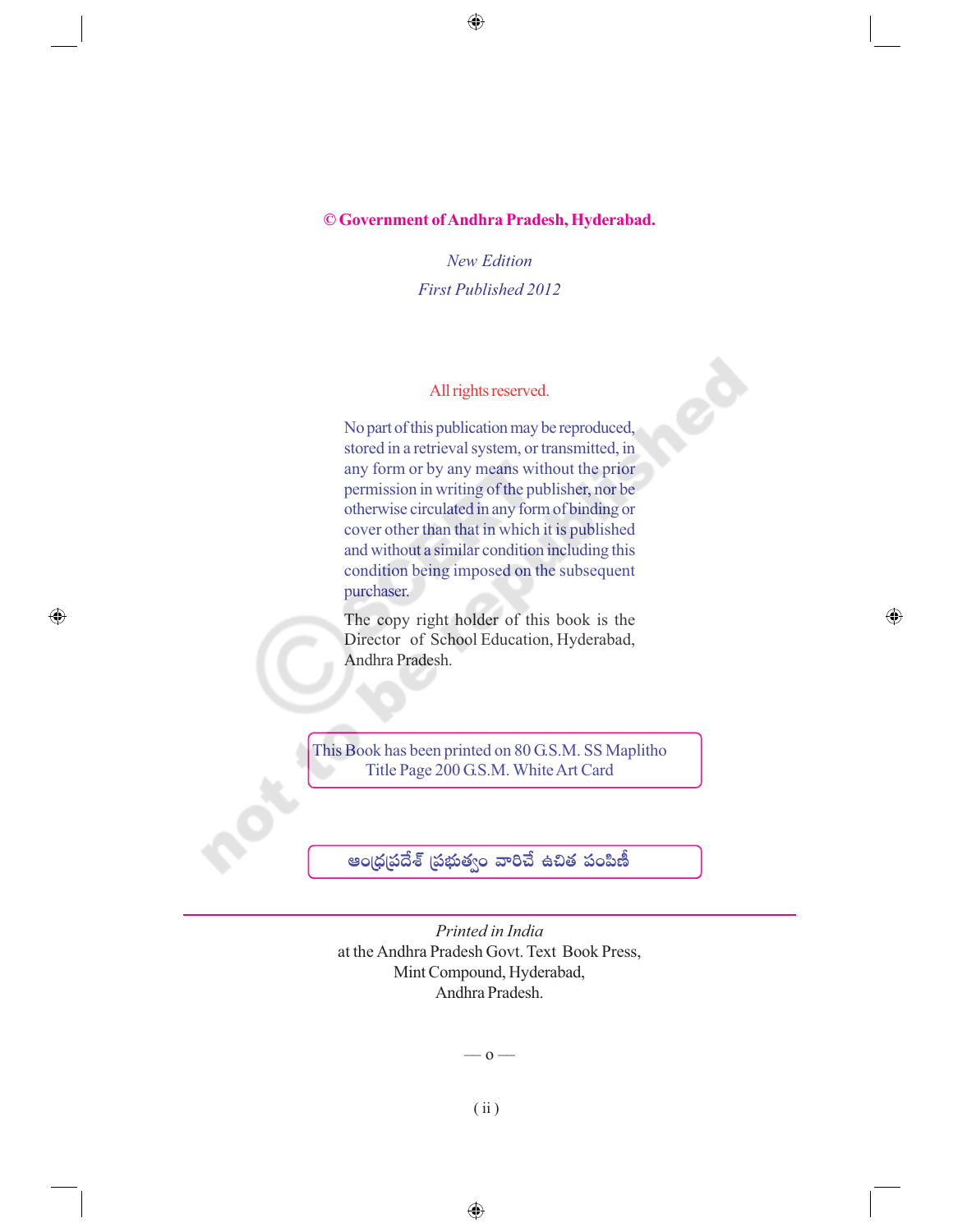## పాఠ్య పుస్తక అభివృద్ధి కమిటీ సభ్యులు

 $\bigcirc$ 

#### రచయితలు

డాక్టర్. పి.రమేష్, లెక్చరర్, స్రభుత్వ ఐ.ఎ.ఎస్.ఇ, నెల్లూరు

(తీ. ఎమ్. రామాంజనేయులు, లెక్చరర్, డైట్, వికారాబాద్, రంగారెడ్డి

l**శీ. కాకుకవరం రాజేందర్ రెడ్డి,** కో–ఆర్డినేటర్, రాష్ట్ర విద్య, పరిశోధన, శిక్షణ సంస్థ, ఆం.[ప. హైదరాబాద్

(తీ. టి.వి. రామకుమార్, హెడ్*మా*స్టర్, జి.ప. ఉ.పా., ములుమూడి, నెల్లూరు

(శీ. పి. ఆంథోనిరెడ్డి, హెడ్ మాస్టర్, సెయింట్ పీటర్స్ హైస్కూల్, రంగనాయకులపేట, నెల్లూరు

(లీ. ఎస్. (పసాదబాబు, పి.జి.టి, గిరిజన గురుకుల పాఠశాల, చంద్రశేఖరపురం నెల్లూరు

(తీ. జి.వి.బి.సూర్యనారాయణరాజు, స్కూల్ అసిస్టెంట్, మున్సిపల్ హైస్కూల్, కస్పా, విజయనగరం.

(తీ. పి. సురేష్కుమార్, స్కూల్ అసిస్టెంట్, ప్ర. ఉ.పా., విజయనగర్ కాలనీ, హైదరాబాద్.

(శీ. కె.వి. సుందర్ రెడ్డి, స్కూల్ అసిస్టెంట్, (ప. ఉ.పా., తక్కశిల, అలాంపూర్ మండల్, మహబూబ్నగర్..

(శీ. సి.హెచ్. రమేశ్, స్మూల్ అసిస్టెంట్, ఉ.(పా.పా., నాగారం మండల్, గుంటూరు.

(<mark>శీ. ఎస్. నరసింహమూర్తి</mark>, స్మూల్ అసిస్టెంట్, జి.ప.ఉ.పా ముదివర్తిపాలెం, నెల్లూరు.

(శీ. జి. వెంకటేశ్వర్లు, స్కూల్ అసిస్టెంట్, జి.పా. ఉ.పా., వేములకోట, (పకాశం.

(<mark>లీ. పి.డి.ఎల్. గణపతి శర్మ,</mark> స్కూల్ అసిస్టెంట్, (ప.ఉ.పా., జమిస్తాన్పుర్, మాణికేశ్వర్నగర్, హైదరాబాద్.

(శీ. పి. అశోక్, హెద్మాస్టర్ జి.ప. ఉ.పా., కుమారి, ఆదిలాబాద్

 $\bigoplus$ 

## విద్యావిషయక సహకారం అందించిన సభ్యులు

(శీమతి. న(మిత బాత్రా, విద్యాభవన్ సొసైటి, రిసోర్స్ సెంటర్, ఉదయపూర్, రాజస్తాన్. (శీ. ఇందర్ మోహన్, విద్యాభవన్ సొసైటి, రిసోర్స్ సెంటర్, ఉదయపూర్, రాజస్తాన్. (తీ. యత్వంత్**కుమార్ ధవే,** విద్యాభవన్ సొసైటి, రిసోర్స్ సెంటర్, ఉదయపూర్, రాజస్తాన్. (శీమతి. పద్మ[పియ శిరాలి, కమ్యూనిటి మేథమేటిక్స్ సెంటర్, రుషివ్యాలి స్కూల్, చిత్కూర్. కుమారి. ఎమ్. అర్చన, డిపార్ట్మెంట్ ఆఫ్ మేథమేటిక్స్ & స్టాటిస్టిక్స్, యూనివర్శిటీ ఆఫ్ హైదరాబాద్ ్ర<mark>ీ. శరన్ గోపాల్,</mark> డిపార్ట్మెెంట్ ఆఫ్ మేథమేటిక్స్ & స్టాటిస్టిక్స్, యూనివర్శిటీ ఆఫ్ హైదరాబాద్ (శీ. పి. చిరంజీవి, డిపార్ట్మెంట్ ఆఫ్ మేథమేటిక్స్ & స్టాటిస్టిక్స్, యూనివర్శిటీ ఆఫ్ హైదరాబాద్ (శీ. అబ్బరాజు కిశోర్, ఎస్.జి.టి, ఎమ్.పి.యుపిఎస్, చమక్షమూడి, గుంటూరు.

> ఆంధ్రప్రదేశ్ (పభుత్వం వారిచే ఉచిత పంపిణీ  $(iii)$

 $\bigoplus$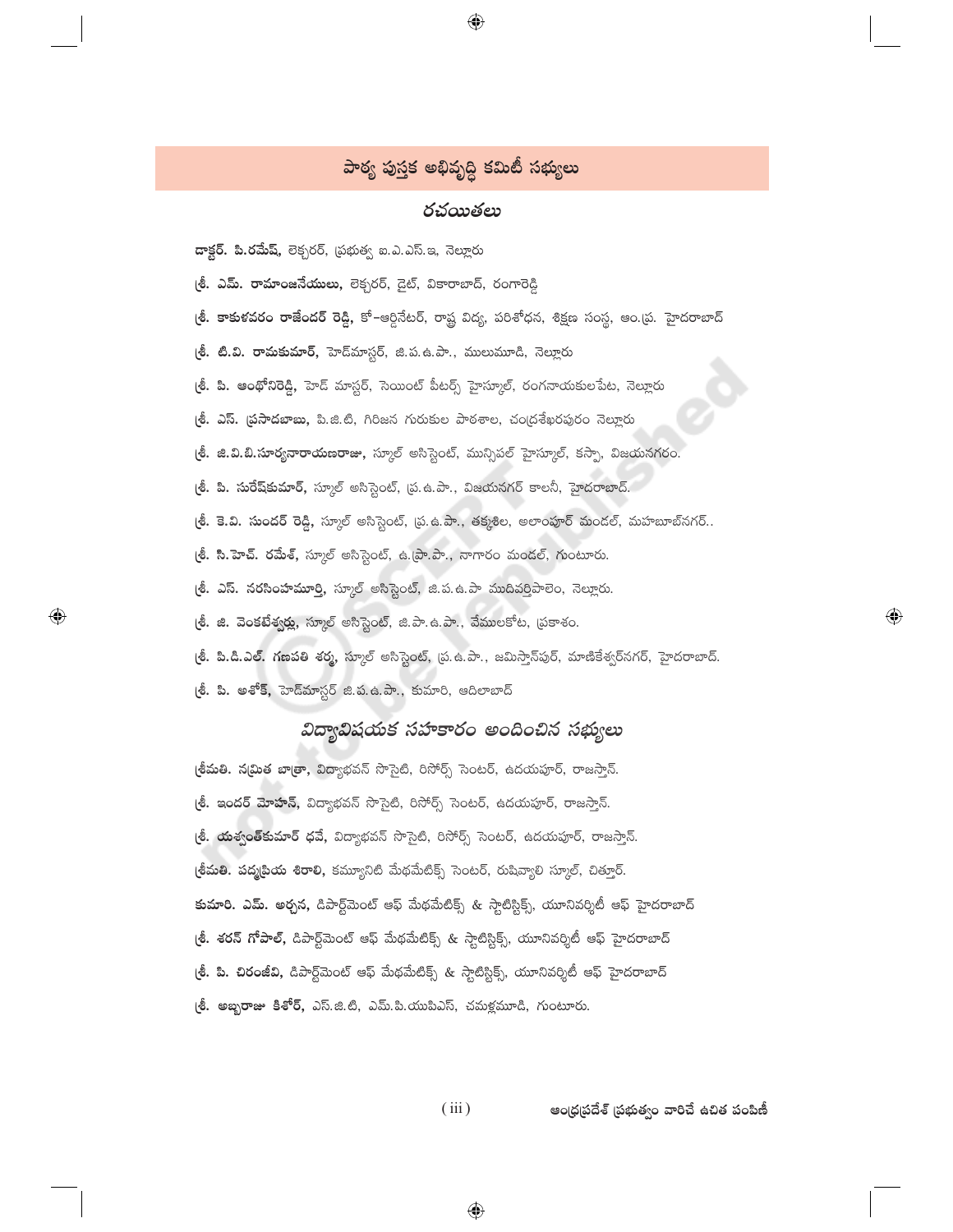ముందుమాట

 $\bigoplus$ 

పిల్లల పాఠశాల జీవితం వారిదైనందిన జీవితానికి ముడిపడి ఉందాలని ఆంధ్ర(పదేశ్ రాష్ట్ర (పణాళిక పరిధి పత్రం –  $2011$  (APSCF-2011) సూచిస్తున్నది. పాఠశాలలో చేరిన ప్రతీ విద్యార్థి ఆయా స్థాయిలలో ఆవశ్యక నైపుణ్యాలను సముపార్జించాలని విద్యాహక్కు చట్టం – 2009 నిర్దేశించింది. వీటి దృష్ట్యా, విద్యలో నాణ్యతను సాధించడం కోసం [పతి పాఠ్య విషయంలోను విద్యా [పమాణాలను రూపొందించారు. జాతీయవిద్యా (పణాళిక చ(టం 2005 మౌళిక ఉద్దేశ్యం అమలు యొక్క (పాధాన్యతను దృష్టిలో ఉంచుకుని, రాష్ట్ర విద్యా ద్రణాళిక పరిధి పత్రం 2011 ఆధారంగా గణిత పాఠ్య విషయ ద్రణాళిక మరియు పాఠ్యపుస్తకాలు రూపుదిద్దుకున్నాయి.

పిల్లలు (పాథమిక విద్యను పూర్తిచేసుకొని, (పాథమికోన్నత స్థాయిలోకి అదుగిదుతారు. ఈ స్థాయి సెకండరీ విద్యను కొనసాగించడానికి ప్రముఖమైన వారిధిగా ఉంటుంది. పిల్లలు స్వేచ్ఛగా పెద్దలతో, సామా<mark>గ</mark>్రితో, తోటివారితో (పతిచర్యలు జరపడం, వివిధ సన్నివేశాలల్లో (పక్రియల్లో పరస్పరం సహకరించుకుంటూ పాల్గొనే అవకాశం లభించడం మూలంగా, అన్వేషణతో నూతన జ్ఞానాన్ని నిర్మించుకోగలరని మనం గుర్తిస్తాం. పిల్లలు కేవలం నిట్కియాత్మక (గహీతలుగా కాకుండా, అభ్యసనంలో భాగస్వాములు అని భావించినపుడు వారిలో సృజనాత్మకత, చొరవలను పెంపొందించడం సాధ్యమవుతుంది. పిల్లలు ఈ దశలో ఉత్సుకత, ఆసక్తి, (పశ్నించేతత్త్వం, హేతుబద్ధత, ఋజువులను కోరడం, సవాళ్ళను అంగీకరించడం వంటి లక్షణాలను కలిగి ఉంటారు. అందుచేత ఆనందదాయకంగా పిల్లలు వివిధ భావనలను అన్వేషించడానికి తమ సొంత శైలిలో సమస్యా సాధనచేయడానికి వీలుగా గణితశాస్త్ర బోధనను అభివృద్ధి పరచాల్సిన ఆవశ్యకత <mark>ఉంది.</mark> అమూర్తస్వభావంతో ఉందే గణితంలోని భావనలను పిల్లలు అర్థం చేసికొని, సొంతంగా గణిత జ్ఞానాన్ని నిర్మించుకొనే సామర్థ్యానికి తోద్పడే విధానాలను అభివృద్ధి పరచే కార్యక్రమానికి మనం శ్రీకారం చుట్టాం.

 $\bigoplus$ 

 $\bigoplus$ 

గణితంలోని (పధాన విషయాలైన సంఖ్యావ్యవస్థ, అంకగణితం, బీజగణితం, రేఖాగణితం, క్షేత్రమితి మరియు సాంఖ్యక శా(స్తాలను (పాథమికోన్నత స్థాయిలో చేర్చారు.

ఈ విషయాలకు సంబంధించిన అంశాలను బోధించడం వల్ల సమస్యా పరిష్కారం, తార్కిక ఆలోచనలు, నిత్యసత్యాలను గణిత భాషలో వ్యక్తీకరించడం, సేకరించిన దత్తాంశాన్ని విశ్లేషించడం, వివిధ రూపాల్లో పొందుపరచడం, నిత్యజీవితంలో గణితాన్ని ఉపయోగించడం వంటి నిర్ణీత విద్యా (పమాణాలు, నైపుణ్యాలు అభివృద్ధి చెందుతాయి. పుస్తకంలో పొందుపరచిన <mark>ఇవిచేయండి, (పయత్నించండి, (పకల్పనలు</mark> వంటి అంశాలకు అధిక (పాధాన్యత ఇచ్చి పిల్లలు సొంతంగా నేర్చుకునేలా చేయడానికి, జట్లలో (పయత్నించడానికి ఈ పాఠ్యపుస్తకం అవకాశం కల్పిస్తోంది.

 $(iv)$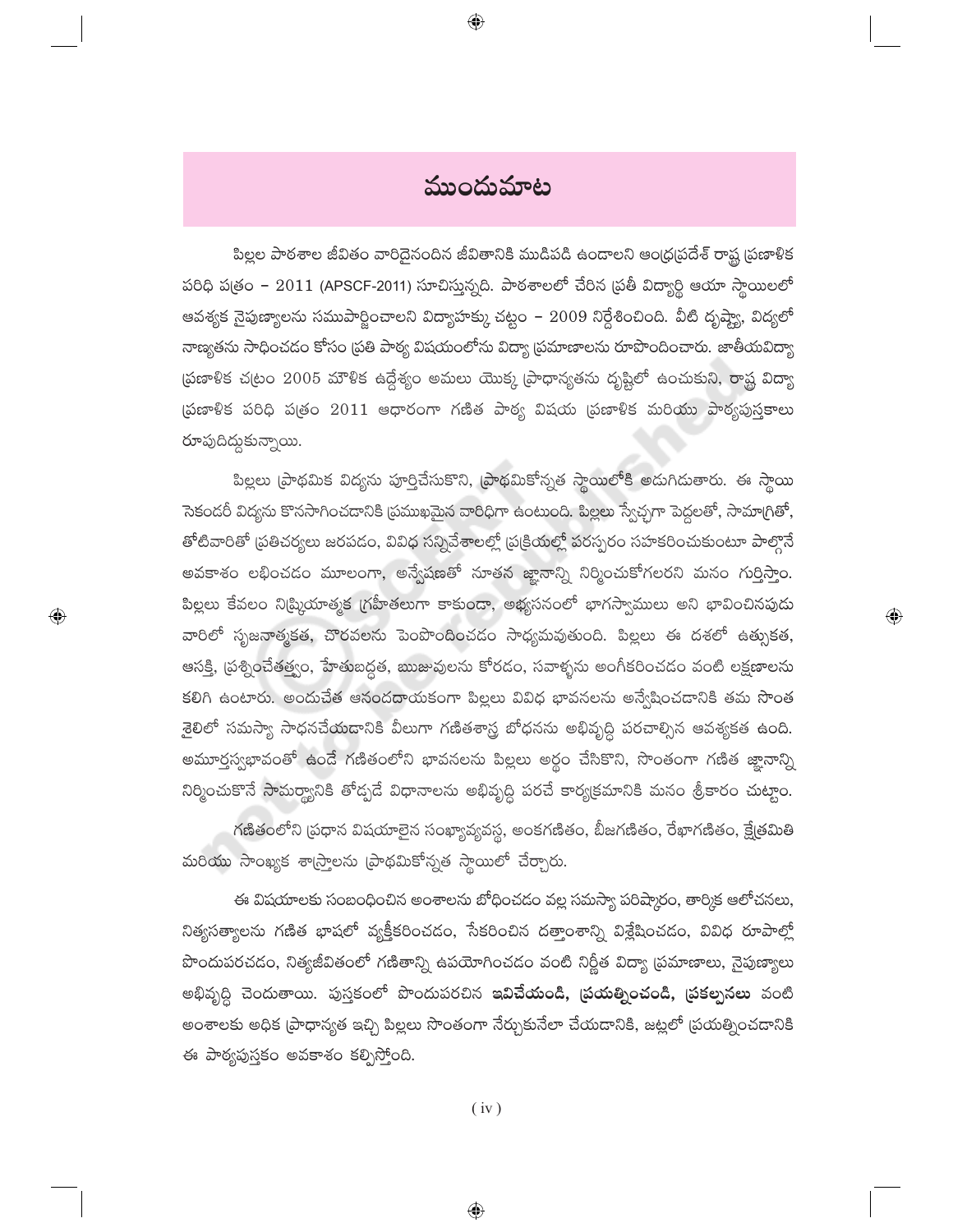ఈ పుస్తకం సరళమైన భాష, పదజాలం కలిగి వుండి పిల్లల మేథస్సు, గణిత భావాలను ఉపయోగించుకోవడానికి తద్వారా తామే స్వయంగా గణిత స్వరూపాలను ఏర్పరచుకోవడానికి అవకాశాలను కల్పిస్తుంది. పుస్తకంలో గల వివిధ ఉదాహరణలు పిల్లలు తమకు తామే సొంతంగా సమస్యలను తయారుచేసుకోవదానికి దోహదపడతాయి. వీటన్నింటినీ సాకారం చేయడానికి తరగతి గదిలో ఉపాధ్యాయులు అవసరమైన సందర్భాలను ఏర్పరచడం, సహాయ సహకారాలు అందించడం అత్యంత అవసరం. మూల్యాంకనం కూడా నేర్చుకోవడంలో భాగంగా పరిగణిస్తూ (పతీ అభ్యసన అంశాన్ని నిరంతర సమ(గ మూల్యాంకనం ద్వారా అంచనా వేసే విధంగా అధ్యాయాలను పొందుపరిచారు.

 $\bigcirc$ 

దీన్ని రూపొందించడంలో విషయనిష్ణాతులు, చాలాకాలంగా గణిత అభ్యసన, పరిశోధన, పుస్తక రచనలో అనుభవమున్న ఉపాధ్యాయులు పాల్గొన్నారు. వారంతా పిల్లల్లో గణితం పట్ల ఉన్న భయాలను తొలగించడానికి కృషి చేసారు. ఈ పుస్తకానికి తుదిరూపం ఇవ్వడానికి సహాయ సహకారాలందించిన జాతీయ స్థాయి విషయనిపుణులు, విశ్వవిద్యాలయాల ఆచార్యులు, పరిశోధక విద్యార్థులు, (పభుత్వేతర సంస్థలు, విద్యాధికులు, ప్రధానోపాధ్యాయులు, రచయితలు, విద్యార్థలు, ముద్రణసంస్థ వారికి పుస్తకరూపకల్పన నిపుణులకు (పత్యేక కృతజ్ఞతలు. ఉపాధ్యాయలోకం పుస్తకంలో పొందుపరచిన అంశాల ద్వారా విద్యా ప్రమాణాలను సాధించే క్రమంలో మన:పూర్వక ప్రయత్నం చేస్తుందని ఆశిస్తున్నాను.

పుస్తకాభివృద్ధి నిరంతర (పకియ. అందరి కృషి ఫలితంగా ఈ పుస్తకం తయారైంది. ఆంధ్ర(పదేశ్ **రాష్ట విద్య, పరిశోధన, శిక్షణ సంస్థ** ఒక నిబద్ధతతో కూడిన సంస్థగా (పయత్నిస్తూ వ్యవస్థాగత సంస్కరణలతో నాణ్యమైన పాఠ్యపుస్తకాలను అందించడానికి కృషి చేస్తున్నది. ఇందులో భాగంగా గణిత[పియుల నుండి తగిన సలహాలు, సూచనలను ఆహ్వానిస్తున్నది. వీటిని పరిగణనలోకి తీసుకొని మరింత నాణ్యత కోసం కృషి చేస్తుంది.

ම්යි : 28-01-2012 హైదరాబాద్

 $\bigoplus$ 

శ్రీమతి బి. శేషుకుమారి రాష్ట్ర విద్య, పరిశోధన, శిక్షణ సంస్థ అంద్ర(పదేశ్

 $\bigoplus$ 

 $(v)$ ఆంధ్రప్రదేశ్ ప్రభుత్వం వారిచే ఉచిత పంపిణీ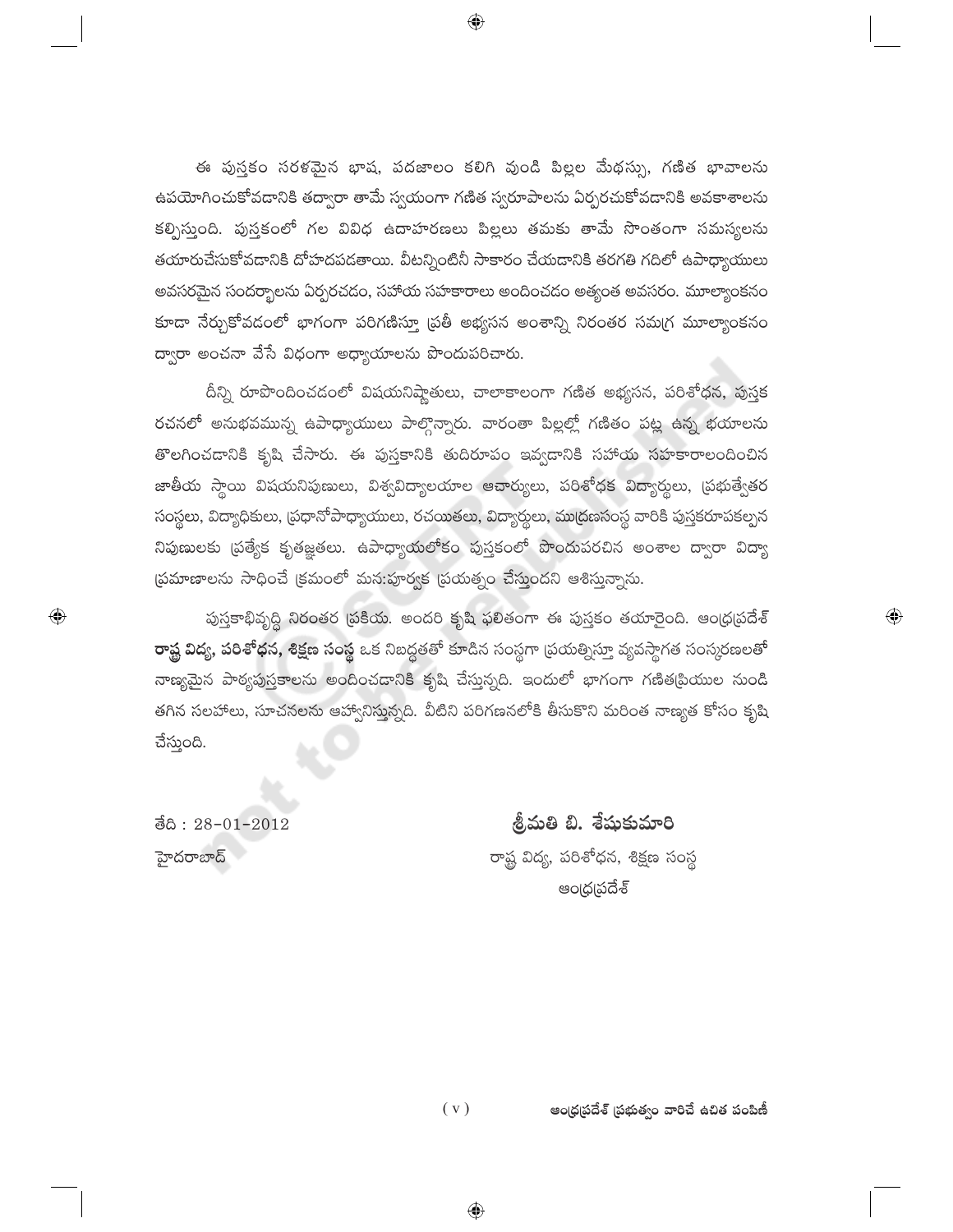## **PREAMBLE**

 $\bigoplus$ 

**THE PEOPLE OF INDIA**, having solemnly resolved to constitute India into a **SOVEREIGN SOCIALIST SECULAR DEMOCRATIC REPUBLIC** and to secure to all its citizens:

**JUSTICE**, social, economic and political;

 $\bigoplus$ 

**LIBERTY** of thought, expression, belief, faith and worship;

**EQUALITY** of status and of opportunity; and to promote among them all

**FRATERNITY** assuring the dignity of the individual and the unity and integrity of the Nation;

 $\bigoplus$ 

IN OUR CONSTITUENT ASSEMBLY this twenty-sixth day of November, 1949, do HEREBY ADOPT, ENACT AND GIVE TO OURSELVES THIS CONSTITUTION.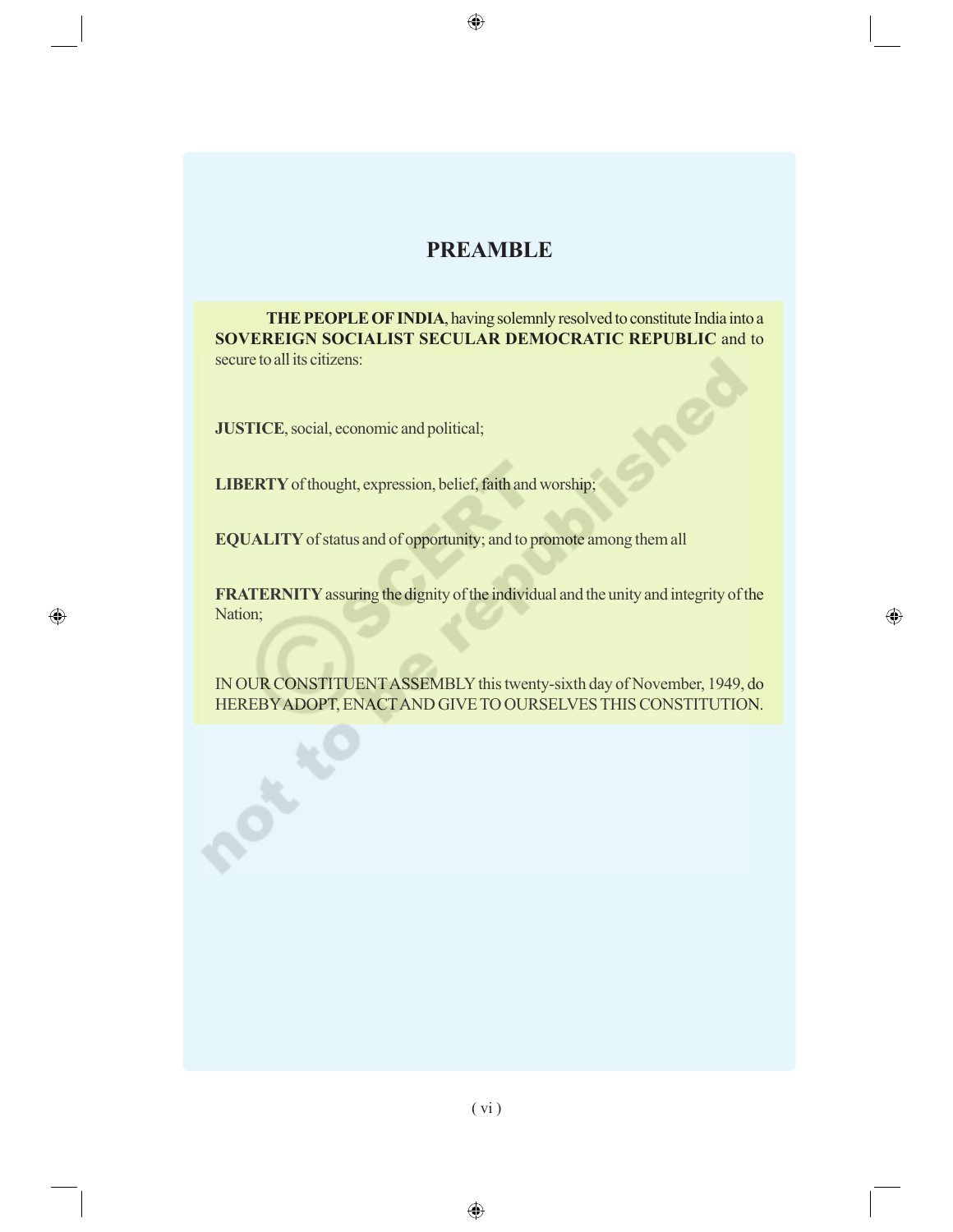# **ด้ซื้อ**

 $\bigoplus$ 

# 65 5663

| క్ర.సం.        | విషయం                               | పూర్తిచేయాల్సిన కాలం | పుట సంఖ్య   |
|----------------|-------------------------------------|----------------------|-------------|
| $\mathbf{1}$   | మన సంఖ్యలను తెలుసుకుందాం!           | జూన్                 | $1 - 15$    |
| $\overline{2}$ | ఫూర్హాంకాలు                         | జూన్, జూలై           | $16 - 28$   |
| 3              | సంఖ్యలతో ఆదుకొందాం                  | జూలై                 | $29 - 48$   |
| $\overline{4}$ | ప్రాథమిక జ్యామితీయ భావనలు           | జూలై, ఆగష్ట          | $49 - 60$   |
| $\overline{5}$ | రేఖలు మరియు కోణముల కొలతలు           | ఆగష్ట, సెప్టెంబర్    | $61 - 72$   |
| $\overline{6}$ | పూర్ణ సంఖ్యలు                       | సెప్టెంబర్           | $73 - 84$   |
| $\overline{7}$ | భిన్నాలు – దశాంశ భిన్నాలు           | సెప్టెంబర్, అక్తోబర్ | $85 - 106$  |
| 8              | దత్తాంశ నిర్వహణ                     | నవంబర్               | $107 - 118$ |
| 9              | బీజగణిత పరిచయం                      | నవంబర్, డిసెంబర్     | 119-130     |
| 10             | చుట్టుకొలతలు మరియు వైశాల్యాలు       | డిసెంబర్, జనవరి      | $131 - 144$ |
| 11             | నిష్పత్తి మరియు అనుపాతము            | జనవరి, ఫిబ్రవరి      | $145 - 157$ |
| 12             | సౌష్ఠవం                             | ఫి(బవరి, మార్చి      | 158-167     |
| 13             | ప్రాయోగిక జ్యామితి                  | మార్చి               | 168-177     |
| 14             | త్రిమితీయ – ద్విమితీయ ఆకారాల అవగాహన | మార్చి, ఏ[్రిల్      | $178 - 185$ |

 $\bigoplus$ 

ఆంధ్రప్రదేశ్ (పభుత్వం వారిచే ఉచిత పంపిణీ

 $\bigoplus$